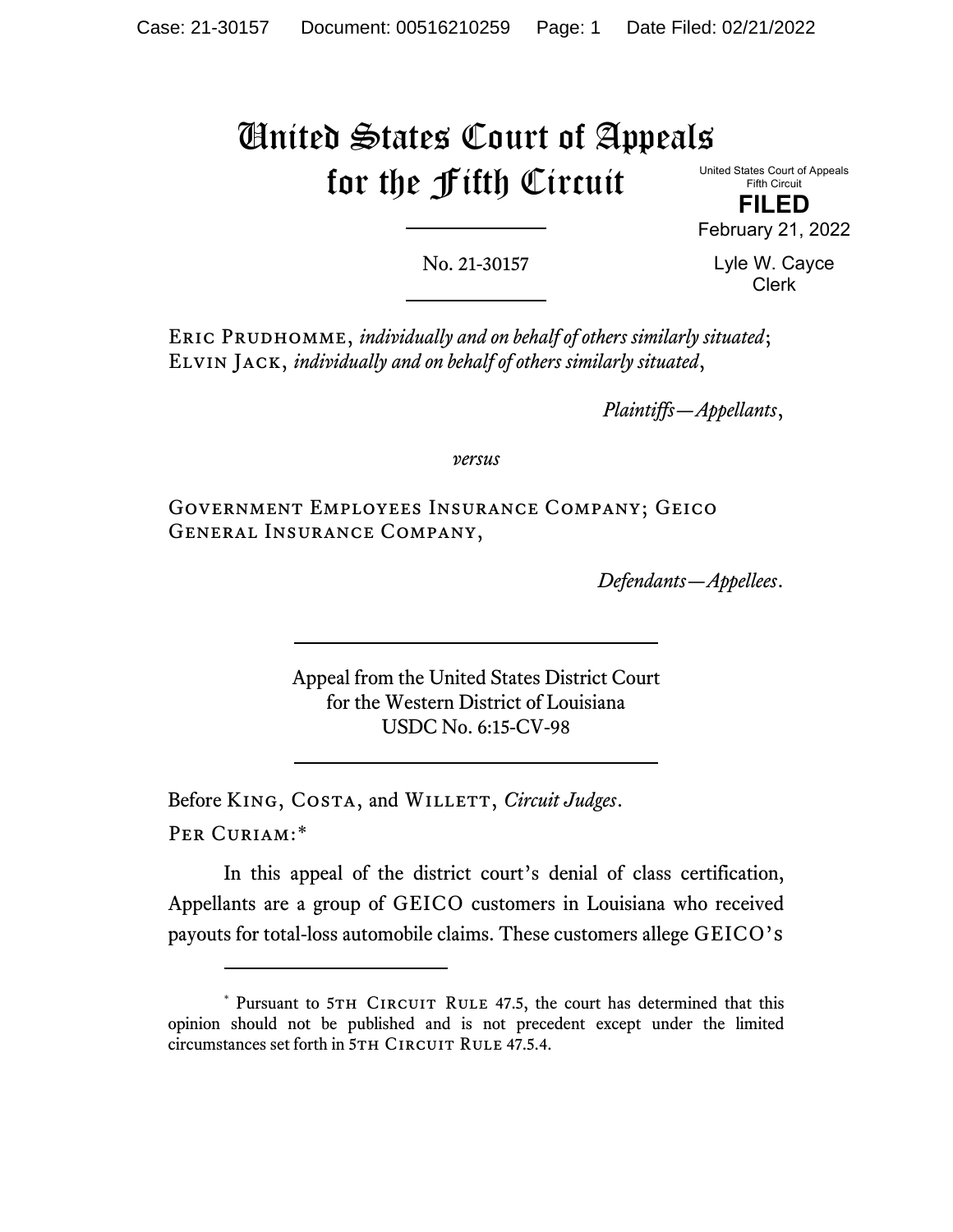## No. 21-30157

proprietary valuation system violated La. R.S. 22:1892B(5) and La. R.S.  $22:1973(A), (B)(5)$ , but their suit veered off the road at the class-certification stage. The district court concluded that Appellants' proposed class failed for want of commonality, adequacy, and predominance. Because the district court did not abuse its discretion in denying class certification based on its adequacy concerns, we AFFIRM without comment on commonality or predominance. *Cf., e.g.*, *Bell Atl. Corp. v. AT&T Corp.*, 339 F.3d 294, 303 (5th Cir. 2003) (affirming narrowly).

The Federal Rules of Civil Procedure require that the "representative parties [in a class-action] will fairly and adequately protect the interests of the class." Fed. R. Civ. P. 23(a)(4); *see also, e.g.*, *Amchem Prods., Inc. v. Windsor*, 521 U.S. 591, 625–26 (1997) (observing that "[a] class representative must . . . 'possess the same interest and suffer the same injury' as the class members" (citations omitted)). This compels attention to "the risk of 'conflicts of interest between the named plaintiffs and the class they seek to represent.'" *Slade v. Progressive*, 856 F.3d 408, 412 (5th Cir. 2017) (quoting *Feder v. Elec. Data Sys. Corp.*, 429 F.3d 125, 130 (5th Cir. 2005)).

Consistent with this obligation, the district court questioned whether Appellants' theory of liability was, in fact, beneficial to the proposed class. It was not. Indeed, a portion of the proposed class members received payments *above* (that is, benefitted from) the allegedly unlawful valuation. This undermined Appellants' class-wide theory of liability and thereby doomed adequacy. *See, e.g.*, *Langbecker v. Elec. Data Sys. Corp.*, 476 F.3d 299, 315 (5th Cir. 2007) (noting "intra class conflicts may negate adequacy," citing as examples *Valley Drug Co. v. Geneva Pharms., Inc.*, 350 F.3d 1181, 1189–92 (11th Cir. 2003), and *Pickett v. Iowa Beef Processors*, 209 F.3d 1276, 1280 (11th Cir. 2000)); *see also, e.g.*, *Slade*, 856 F.3d at 411–12 (remanding given newly raised claim that created intra-class conflict and thereby implicated adequacy). *See generally Wal-Mart Stores, Inc. v. Dukes*, 564 U.S. 338, 350 n.5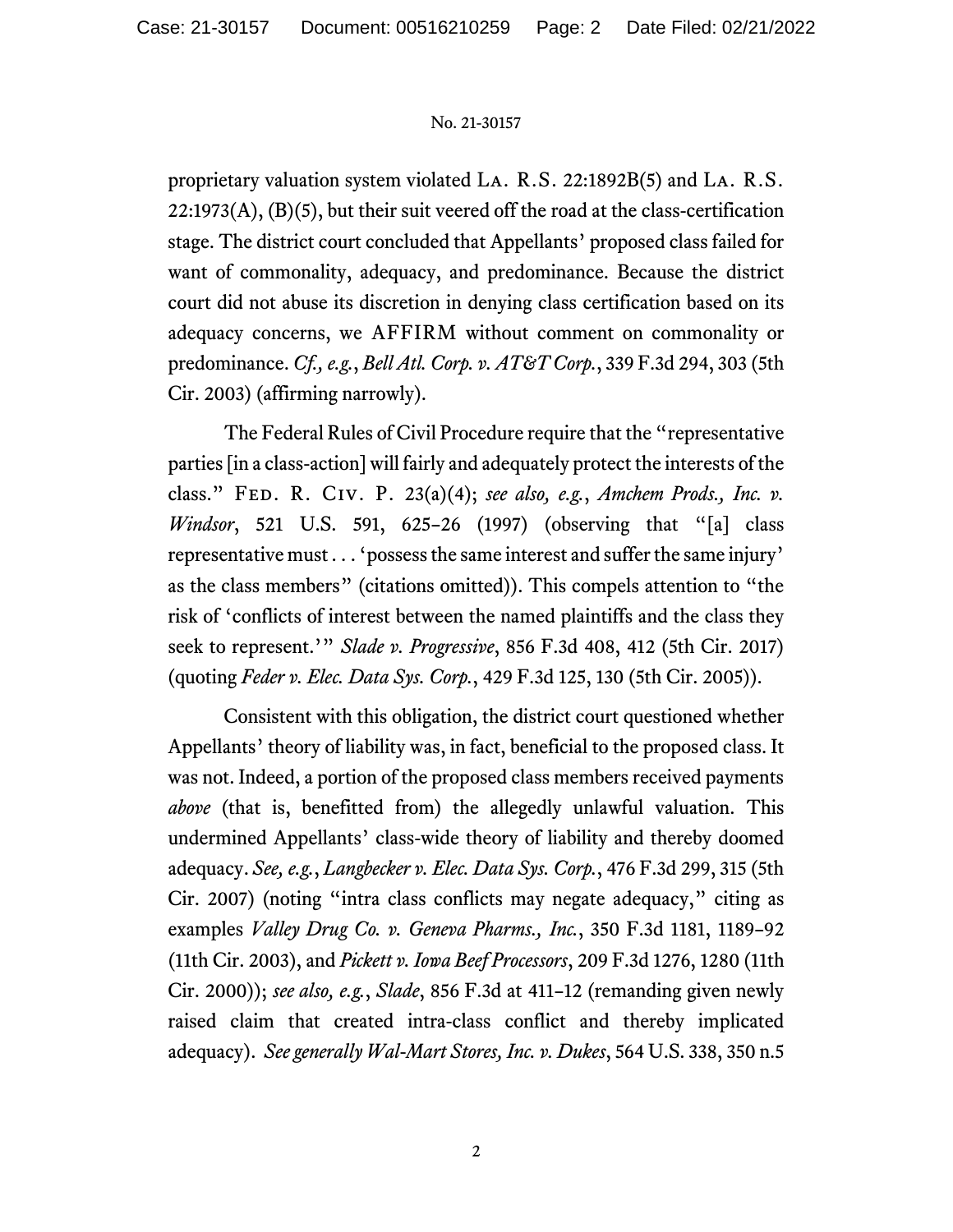## No. 21-30157

(2011) (recognizing other Rule 23(a) requirements "tend to merge with" the adequacy standard, which typically pertains to conflicts (citation omitted)).

Neither are we compelled by Appellants' belated, remedial assertion that class members who received overpayments were hypothetically entitled to other damages under Louisiana law. Even if true, this does little more than raise uncontemplated impediments to certification—like typicality, *see* Fed. R. Civ. P. 23(a)(3) ("[T]he claims ... of the representative parties [must] be] typical of the claims or defenses of the class."); *see also, e.g.*, *Stirman v. Exxon Corp.*, 280 F.3d 554, 562 (5th Cir. 2002) (analyzing typicality)—that we decline to address as a matter of first impression on these facts. *Cf. Slade*, 856 F.3d at 412–15 & n.1 (remanding intervening adequacy problems). Appellants simply offer too little, too late.

Appellants' remaining arguments are equally unavailing. For one, Appellants suggest cases like *Mitchell v. State Farm Fire & Cas. Co.*, 954 F.3d 700 (5th Cir. 2020), or *Stuart v. State Farm*, 910 F.3d 371 (8th Cir. 2018), involved adequacy. They did not. *See Mitchell*, 954 F.3d at 710–12 (discussing predominance and superiority); *Stuart*, 910 F.3d at 375–77 (analyzing predominance, superiority, and standing). Likewise, Appellants' invocation of *Slade* is inapt. Nary a word of *Slade* supports the notion that class representatives can shoulder a theory of liability that disadvantages a portion of the class they allegedly represent. [1](#page-2-0) Nor did we insinuate in *Slade* that a lower court errs by failing to *sua sponte*remediate intra-class conflicts through opt-out. [2](#page-2-0) Appellants' belief otherwise is mistaken.

<sup>&</sup>lt;sup>1</sup> To the contrary, we remanded precisely because the district court needed to assess adequacy given the potential waiver of class members' claims. *Slade*, 856 F.3d at 415.

<span id="page-2-0"></span><sup>&</sup>lt;sup>2</sup> This much is evident in the fact that questions about a potential intra-class conflict (and as a corollary, the remedial capacity of opt-outs) arose *after appeal*—not before. *Id.* at 412–15 & n.1.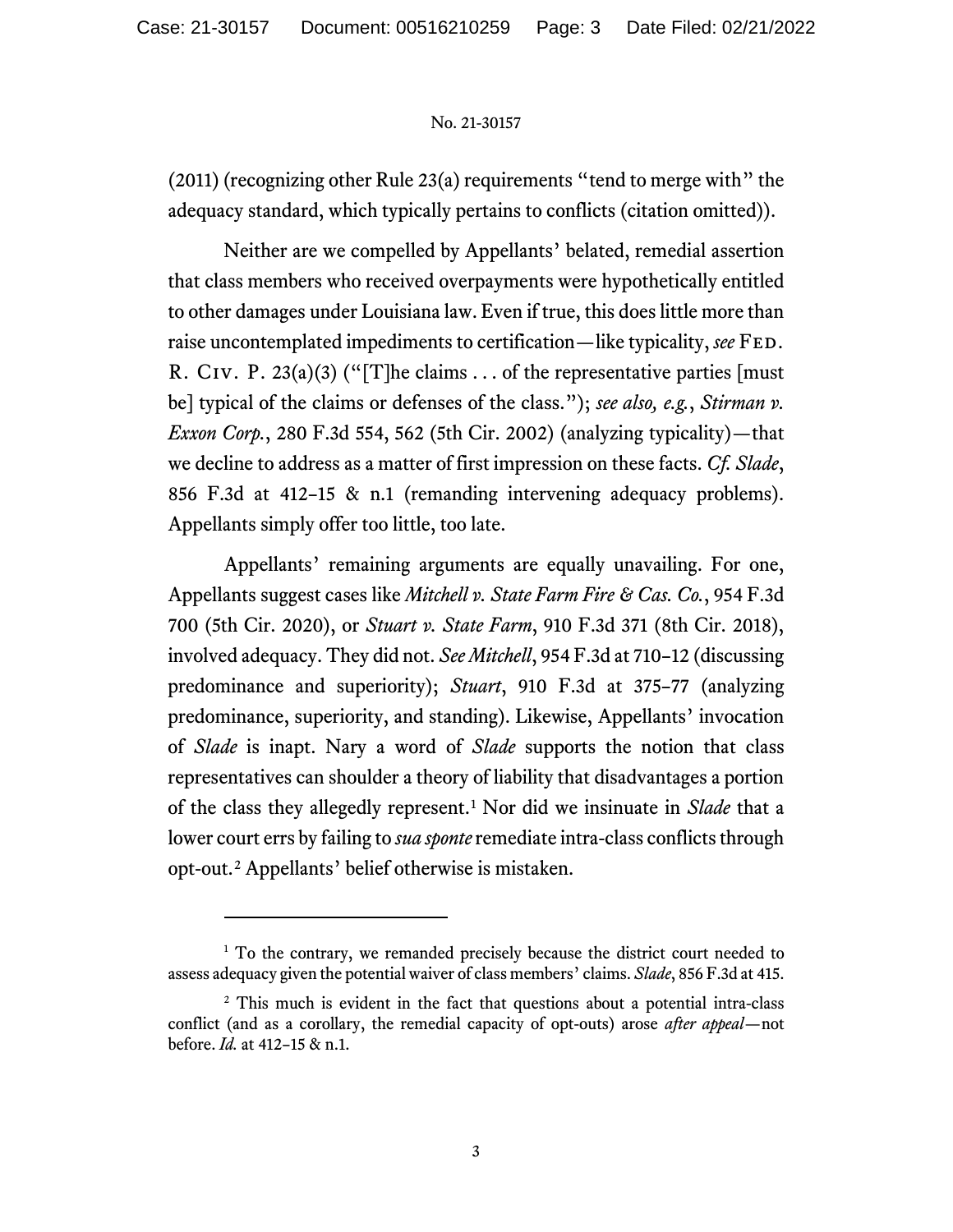No. 21-30157

AFFIRMED.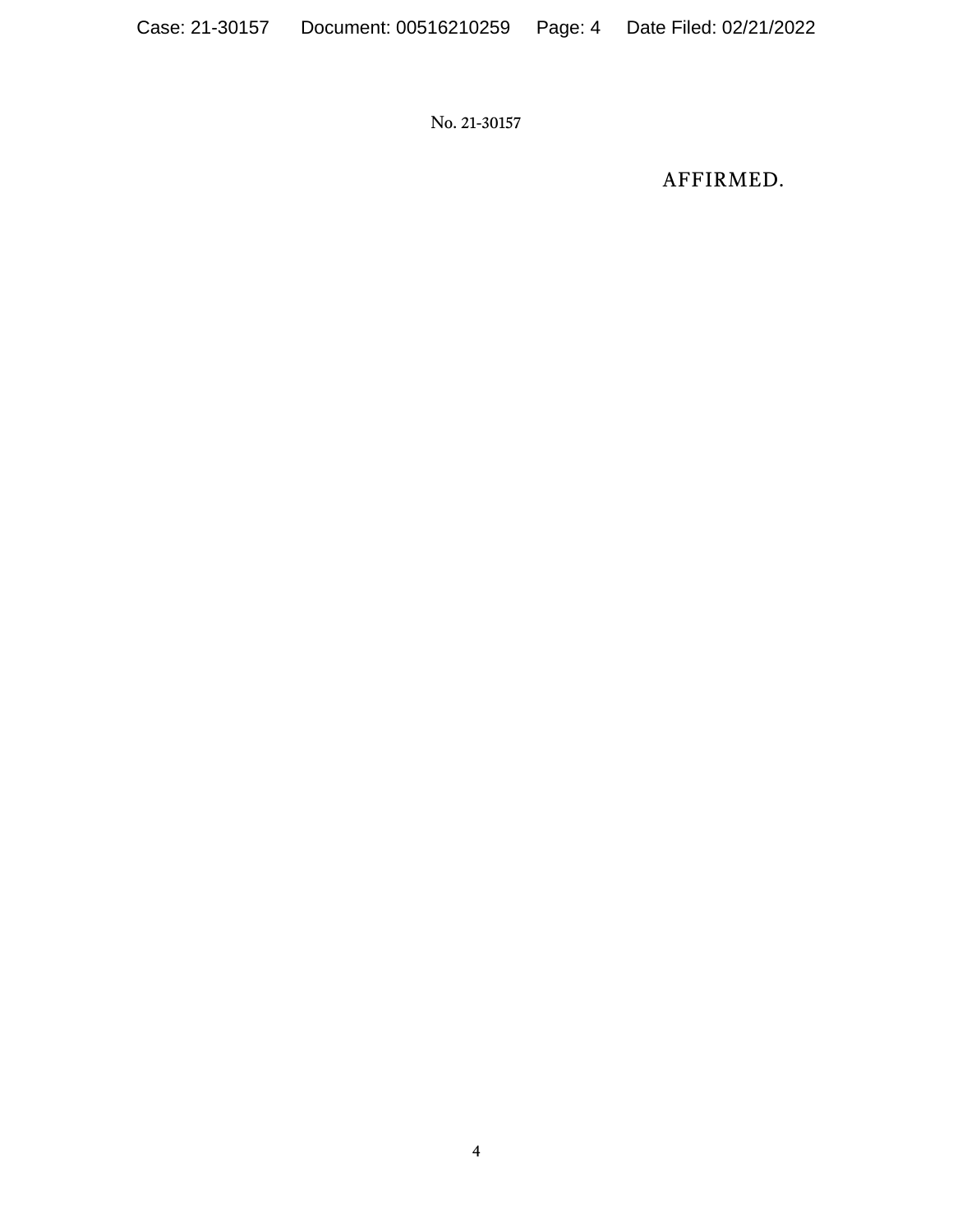## *United States Court of Appeals*

**FIFTH CIRCUIT OFFICE OF THE CLERK**

**LYLE W. CAYCE CLERK**

**TEL. 504-310-7700 600 S. MAESTRI PLACE, Suite 115 NEW ORLEANS, LA 70130**

February 21, 2022

MEMORANDUM TO COUNSEL OR PARTIES LISTED BELOW

Regarding: Fifth Circuit Statement on Petitions for Rehearing or Rehearing En Banc

> No. 21-30157 Prudhomme v. Govt Empl Ins USDC No. 6:15-CV-98

Enclosed is a copy of the court's decision. The court has entered judgment under Fed. R. App. P. 36. (However, the opinion may yet contain typographical or printing errors which are subject to correction.)

Fed. R. App. P. 39 through 41, and 5th Cir. R. 35, 39, and 41 govern costs, rehearings, and mandates. **5th Cir. R. 35 and 40 require you to attach to your petition for panel rehearing or rehearing en banc an unmarked copy of the court's opinion or order.** Please read carefully the Internal Operating Procedures (IOP's) following Fed. R. App. P. 40 and 5th Cir. R. 35 for a discussion of when a rehearing may be appropriate, the legal standards applied and sanctions which may be imposed if you make a nonmeritorious petition for rehearing en banc.

Direct Criminal Appeals. 5th Cir. R. 41 provides that a motion for a stay of mandate under Fed. R. App. P. 41 will not be granted simply upon request. The petition must set forth good cause for a stay or clearly demonstrate that a substantial question will be presented to the Supreme Court. Otherwise, this court may deny the motion and issue the mandate immediately.

Pro Se Cases. If you were unsuccessful in the district court and/or on appeal, and are considering filing a petition for certiorari in the United States Supreme Court, you do not need to file a motion for stay of mandate under Fed. R. App. P. 41. The issuance of the mandate does not affect the time, or your right, to file with the Supreme Court.

Court Appointed Counsel. Court appointed counsel is responsible for filing petition(s) for rehearing(s) (panel and/or en banc) and writ(s) of certiorari to the U.S. Supreme Court, unless relieved of your obligation by court order. If it is your intention to file a motion to withdraw as counsel, you should notify your client promptly, **and advise them of the time limits for filing for rehearing and certiorari**. Additionally, you MUST confirm that this information was given to your client, within the body of your motion to withdraw as counsel.